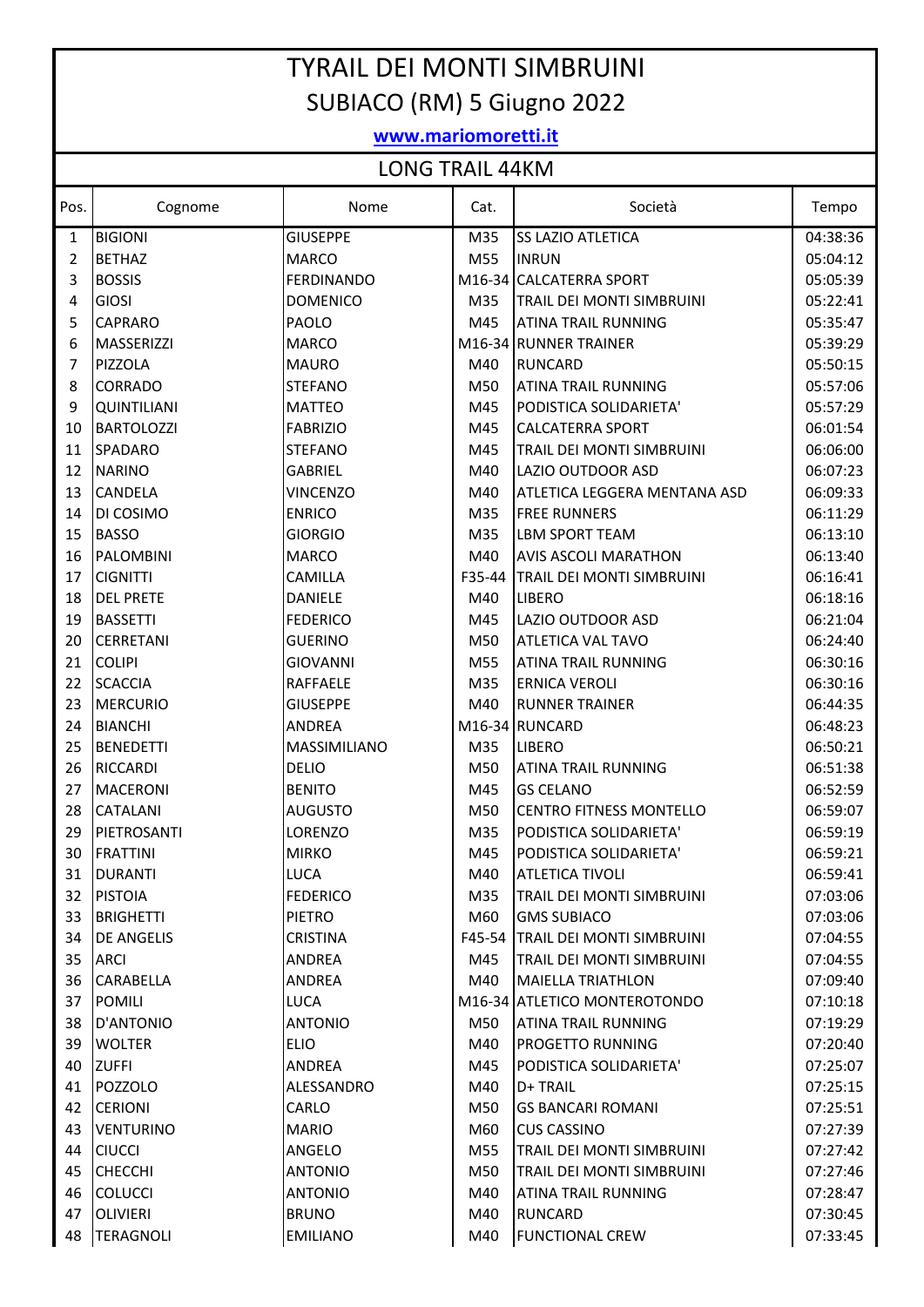| 49 | <b>LAURI</b>                  | <b>LUCA</b>             | M35             | <b>RUNCARD</b>                   | 07:40:17 |
|----|-------------------------------|-------------------------|-----------------|----------------------------------|----------|
| 50 | <b>MOSETTI</b>                | <b>UMBERTO</b>          | M55             | <b>UISP</b>                      | 07:41:57 |
| 51 | PASSALACQUA                   | <b>MORENA</b>           | F35-44          | ROMA ECOMARATONA                 | 07:42:28 |
| 52 | <b>IPEREIRA SANTOS JUNIOR</b> | <b>JOZEMAR</b>          | M40             | <b>LIBERO</b>                    | 07:44:06 |
| 53 | <b>SCARPARI</b>               | <b>CARLO</b>            | M35             | RUNNERS TEAM COLLEFERRO          | 07:47:06 |
| 54 | <b>ITINI</b>                  | <b>EMANUELE</b>         | M45             | <b>ZOMBIES RUNNERS</b>           | 07:47:06 |
| 55 | <b>IMAGNAGO</b>               | <b>LISA</b>             | F45-54          | <b>IPIANO MA ARRIVIAMO</b>       | 07:47:25 |
| 56 | <b>DI TOMMASO</b>             | <b>MARCO</b>            | M55             | <b>ATLETICOM</b>                 | 07:55:47 |
| 57 | PRIMICERI                     | PIERPAOLO               | M50             | <b>SARACENATLETICA</b>           | 07:58:27 |
| 58 | <b>VANTAGGIO</b>              | <b>GABRIELE</b>         | M45             | PODISTICA SOLIDARIETA'           | 07:59:32 |
| 59 | <b>GIOVANNINI</b>             | <b>DANIELA</b>          | F35-44          | İCITTA' CASTELLI ROMANI          | 08:00:36 |
| 60 | <b>VALLE</b>                  | <b>FLORIANA</b>         | F35-44          | CITTA' CASTELLI ROMANI           | 08:00:36 |
| 61 | <b>ALTIERI</b>                | ALESSANDRO              | M40             | <b>ATLETICA NEPI</b>             | 08:04:00 |
| 62 | LONIGRO                       | <b>ENRICO</b>           | M55             | <b>GIOVANNI SCAVO VELLETRI</b>   | 08:04:00 |
| 63 | <b>DE CATERINI</b>            | <b>GIOVANNI</b>         | M <sub>55</sub> | <b>LBM SPORT TEAM</b>            | 08:08:45 |
| 64 | <b>CIARLA</b>                 | <b>ALBERTA</b>          | $F55 +$         | <b>GIOVANNI SCAVO VELLETRI</b>   | 08:17:53 |
| 65 | PICCIONI                      | <b>FRANCO</b>           | M55             | PODISTICA SOLIDARIETA'           | 08:17:53 |
| 66 | <b>LEVAUX</b>                 | <b>CHRISTOPHE HENRI</b> | M40             | <b>LIBERO</b>                    | 08:22:22 |
| 67 | D'AMATO                       | <b>FEDERICO</b>         | M45             | <b>FREE RUNNERS</b>              | 08:24:43 |
| 68 | <b>FABRIZIO</b>               | <b>GIANLUCA</b>         | M45             | <b>RUNNERS CHIETI</b>            | 08:38:57 |
| 69 | <b>TARTAGLIONE</b>            | <b>SALVATORE</b>        | M55             | PODISTICA SANNICANDRO            | 08:38:57 |
| 70 | D'AGAPITI                     | <b>DAVID</b>            | M <sub>55</sub> | <b>RUNCARD</b>                   | 08:41:26 |
| 71 | IDI GIANNANTONIO              | <b>GIANLUCA</b>         | M <sub>55</sub> | <b>TRAIL DEI MONTI SIMBRUINI</b> | 08:44:26 |
| 72 | <b>LIBOA</b>                  | ALESSANDRO              | M50             | ATLETICO MONTEROTONDO            | 08:45:36 |
| 73 | <b>NICOLIA</b>                | <b>TIZIANA</b>          | F45-54          | <b>IERNICA VEROLI</b>            | 08:48:59 |
| 74 | <b>LACERRA</b>                | <b>FIORENZO</b>         | M60             | <b>ERNICA VEROLI</b>             | 08:48:59 |
| 75 | <b>GIONGIANI</b>              | <b>FABIO</b>            | M50             | <b>GIOVANNI SCAVO VELLETRI</b>   | 08:53:17 |
| 76 | <b>IANNUCCI</b>               | <b>DANIELE</b>          | M35             | <b>LIBERO</b>                    | 09:15:36 |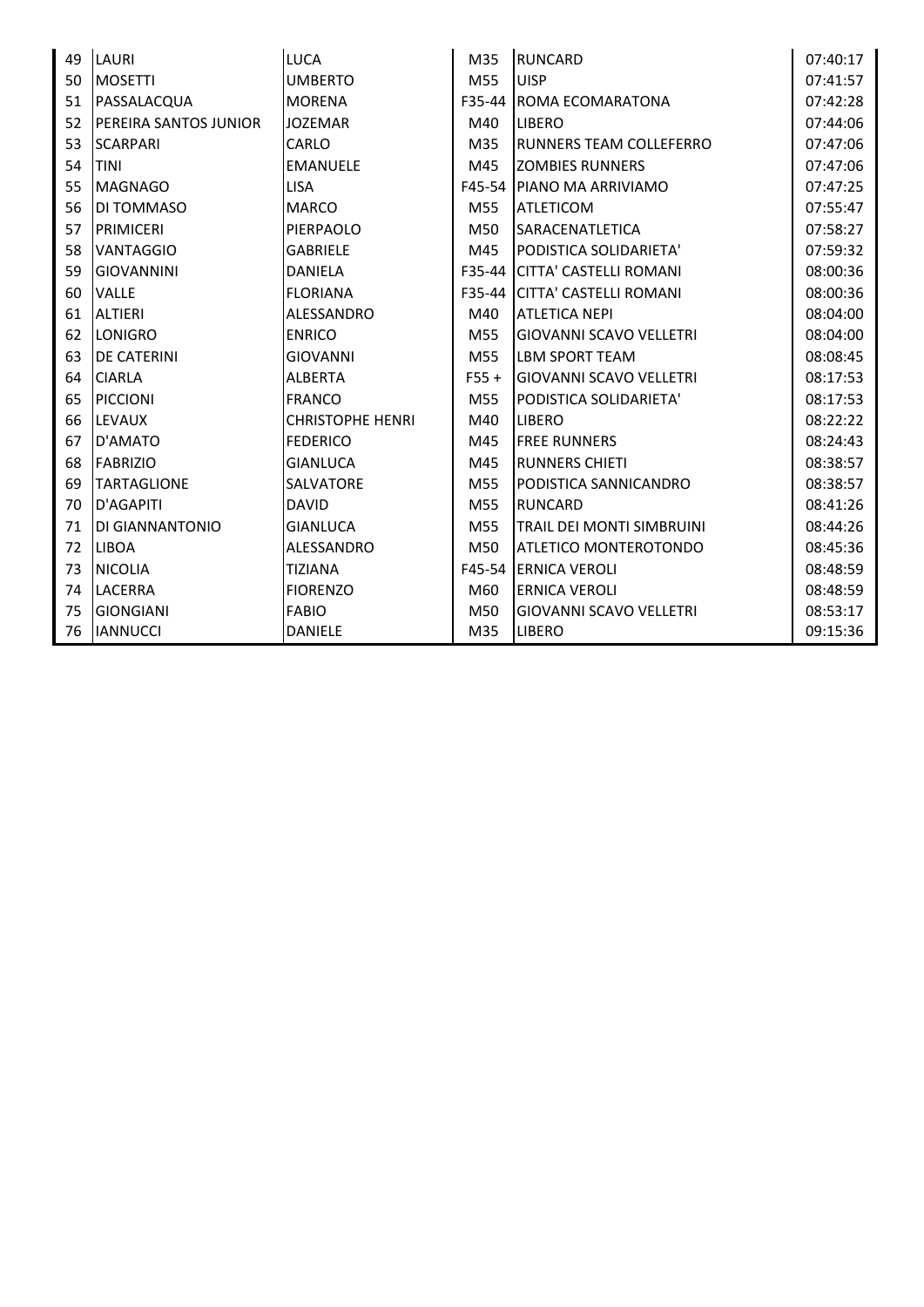|      | <b>MEDIUM TRAIL 24KM</b> |                     |                            |                                  |          |  |
|------|--------------------------|---------------------|----------------------------|----------------------------------|----------|--|
| Pos. | Cognome                  | Nome                | Cat.                       | Società                          | Tempo    |  |
| 1    | PELIZZA                  | <b>MATTEO</b>       |                            | M16-34 ORECCHIELLA GARFAGNANA    | 02:29:14 |  |
| 2    | D'EMIDIO                 | <b>MASSIMO</b>      | M50                        | <b>SABINA MARATHON CLUB</b>      | 02:30:30 |  |
| 3    | <b>GRILLO</b>            | <b>EMANUELE</b>     | M45                        | LAZIO OLIMPIA RUNNERS TEAM       | 02:34:23 |  |
| 4    | <b>LUPI</b>              | <b>GIANMARIO</b>    |                            | M16-34 TRAIL DEI MONTI SIMBRUINI | 02:40:16 |  |
| 5    | <b>DINA</b>              | VALERIO             | M35                        | ASD TEAM BIKE PALOMBARA SABINA   | 02:42:08 |  |
| 6    | <b>MAGRELLI</b>          | <b>FRANCESCO</b>    | M50                        | <b>LBM SPORT TEAM</b>            | 02:42:37 |  |
| 7    | <b>TURRINI</b>           | <b>GIAMPAOLO</b>    | M50                        | <b>LBM SPORT TEAM</b>            | 02:42:41 |  |
| 8    | <b>POLINARI</b>          | <b>SIMONE</b>       | M40                        | <b>GS BANCARI ROMANI</b>         | 02:44:28 |  |
| 9    | <b>NARDI</b>             | PAOLO               | M40                        | <b>RUNNER TRAINER</b>            | 02:44:54 |  |
| 10   | <b>GETULI</b>            | <b>ANDREA</b>       | M40                        | <b>SCOTT OCR TEAM ITALY LWT</b>  | 02:45:31 |  |
| 11   | <b>VALENTE</b>           | <b>COSTANTINO</b>   |                            | M16-34 LBM SPORT TEAM            | 02:46:25 |  |
| 12   | <b>GRILLO</b>            | <b>LORENZO</b>      |                            | M16-34 LBM SPORT TEAM            | 02:46:36 |  |
| 13   | <b>COIANIZ</b>           | ALESSANDRO          | M55                        | PIANO MA ARRIVIAMO               | 02:46:44 |  |
| 14   | <b>TEMPESTA</b>          | <b>RAFFAELLA</b>    | F45-54                     | <b>PARKS TRAIL PROMOTION</b>     | 02:49:44 |  |
| 15   | <b>GENTILINI</b>         | <b>VLADIMIRO</b>    | M50                        | PODISTICA ROCCA DI PAPA          | 02:52:19 |  |
| 16   | <b>COMINA</b>            | <b>FABIO</b>        | M40                        | <b>GS BANCARI ROMANI</b>         | 02:53:39 |  |
| 17   | PERRELLI                 | PAOLO               | M40                        | ROMA ECOMARATONA                 | 02:54:03 |  |
| 18   | <b>TRASTULLI</b>         | LORENZO             | M35                        | TRAIL DEI MONTI SIMBRUINI        | 02:56:20 |  |
| 19   | <b>ESPOSITO</b>          | <b>GIUSEPPE</b>     | M40                        | PIANO MA ARRIVIAMO               | 02:59:10 |  |
| 20   | <b>MANZI</b>             | ALESSANDRO          | M45                        | <b>RUNCARD</b>                   | 02:59:52 |  |
| 21   | <b>LEPORE</b>            | <b>EMANUELE</b>     | M35                        | <b>TEAM MATGUAREIS</b>           | 03:00:43 |  |
| 22   | <b>LOMBARDI</b>          | <b>DOMENICO</b>     | M40                        | <b>FOLGORE NOCERA</b>            | 03:02:09 |  |
| 23   | <b>SIMEONI</b>           | <b>MAURIZIO</b>     | M50                        | <b>RUNNER BIKE ACUTO</b>         | 03:03:23 |  |
| 24   | <b>CHIAPPINI</b>         | <b>STEFANO</b>      | M35                        | <b>FARATLETICA</b>               | 03:04:09 |  |
| 25   | <b>RUZZO</b>             | <b>DANIELE</b>      | M40                        | <b>RUNNER BIKE ACUTO</b>         | 03:04:22 |  |
| 26   | <b>MELONI</b>            | <b>GIUSEPPE</b>     | M45                        | <b>RUNNER BIKE ACUTO</b>         | 03:06:36 |  |
| 27   | <b>GAFFI</b>             | <b>SILVIA</b>       | F18-34                     | <b>RUNNER TRAINER</b>            | 03:07:10 |  |
| 28   | <b>MANCUSO</b>           | <b>FABIO</b>        | M45                        | PIANO MA ARRIVIAMO               | 03:08:35 |  |
| 29   | <b>PULERA</b>            | <b>MANUEL</b>       |                            | M <sub>16</sub> -34 GO RUNNING   | 03:10:34 |  |
| 30.  | SEGATORI                 | <b>PAOLA</b>        |                            | F45-54 TRAIL DEI MONTI SIMBRUINI | 03:10:39 |  |
| 31   | <b>DEL MONTE</b>         | ALESSANDRO          |                            | M <sub>16</sub> -34 GO RUNNING   | 03:12:26 |  |
| 32   | <b>ROCCA</b>             | <b>DANILO</b>       | M45                        | A.S.D. ATLETICA VILLA GUGLIELMI  | 03:12:48 |  |
| 33   | <b>ROSSI</b>             | <b>BERNARDO</b>     | M45                        | <b>TRAIL DEI MONTI SIMBRUINI</b> | 03:13:18 |  |
| 34   | <b>CALDANI</b>           | <b>FRANCESCA</b>    |                            | F18-34 LBM SPORT TEAM            | 03:18:09 |  |
| 35   | <b>TOZZI</b>             | <b>MARCO</b>        | M45                        | <b>TRAIL DEI MONTI SIMBRUINI</b> | 03:20:05 |  |
| 36   | <b>MISANO</b>            | <b>CLAUDIA</b>      |                            | F35-44 LBM SPORT TEAM            | 03:20:50 |  |
| 37   | <b>RADICIOLI</b>         | <b>GIUSEPPE</b>     | M45                        | RUNCARD                          | 03:21:33 |  |
| 38   | <b>SUMMA</b>             | <b>ANDREA</b>       | M45                        | <b>FAIZANE' RUNNERS TEAM</b>     | 03:21:48 |  |
| 39   | <b>SERVA</b>             | <b>STEFANO</b>      | M40                        | <b>RUNCARD</b>                   | 03:25:11 |  |
| 40   | <b>AVANCINI</b>          | <b>PIETRO</b>       |                            | M16-34 RUNCARD                   | 03:25:54 |  |
| 41   | <b>BISOGNO</b>           | <b>MASSIMILIANO</b> | M45                        | D+ TRAIL                         | 03:26:43 |  |
| 42   | <b>RUZZO</b>             | <b>MAURIZIO</b>     | M45                        | <b>RUNNER BIKE ACUTO</b>         | 03:27:20 |  |
| 43   | <b>BERTELETTI</b>        | <b>MATTEO</b>       | M35                        | <b>TRAIL DEI MONTI SIMBRUINI</b> | 03:29:10 |  |
| 44   | <b>PEROTTA</b>           | <b>MARCELLO</b>     | M50                        | <b>PUROSANGUE ATHLETICS CLUB</b> | 03:31:22 |  |
| 45   | PACIOCCONE               | <b>FABIANO</b>      | M35                        | <b>ATHLETIC LAB AMELIA</b>       | 03:31:35 |  |
| 46   | <b>AGUZZI</b>            | PIERLUIGI           | M45                        | <b>TIVOLI MARATHON</b>           | 03:32:24 |  |
| 47   | <b>NOVIELLO</b>          | <b>FRANCESCO</b>    | M35                        | <b>RUNNING CLUB LATINA</b>       | 03:32:31 |  |
| 48   | <b>PICCARDI</b>          | <b>MATTEO</b>       |                            | M16-34 RUNCARD                   | 03:32:34 |  |
| 49   | <b>FAVORITI</b>          | <b>CRISTIAN</b>     | M <sub>16</sub> -34 LIBERO |                                  | 03:33:16 |  |
| 50   | LANZARO                  | <b>NATALIE</b>      |                            | <b>F35-44 IRUNNER TRAINER</b>    | 03:33:21 |  |
| 51   | DI LANNO                 | <b>GAETANO</b>      | M45                        | D+ TRAIL                         | 03:33:37 |  |
|      |                          |                     |                            | POD. APRILIA                     |          |  |
| 52   | <b>CORTESE</b>           | <b>EMANUELE</b>     | M40                        |                                  | 03:33:37 |  |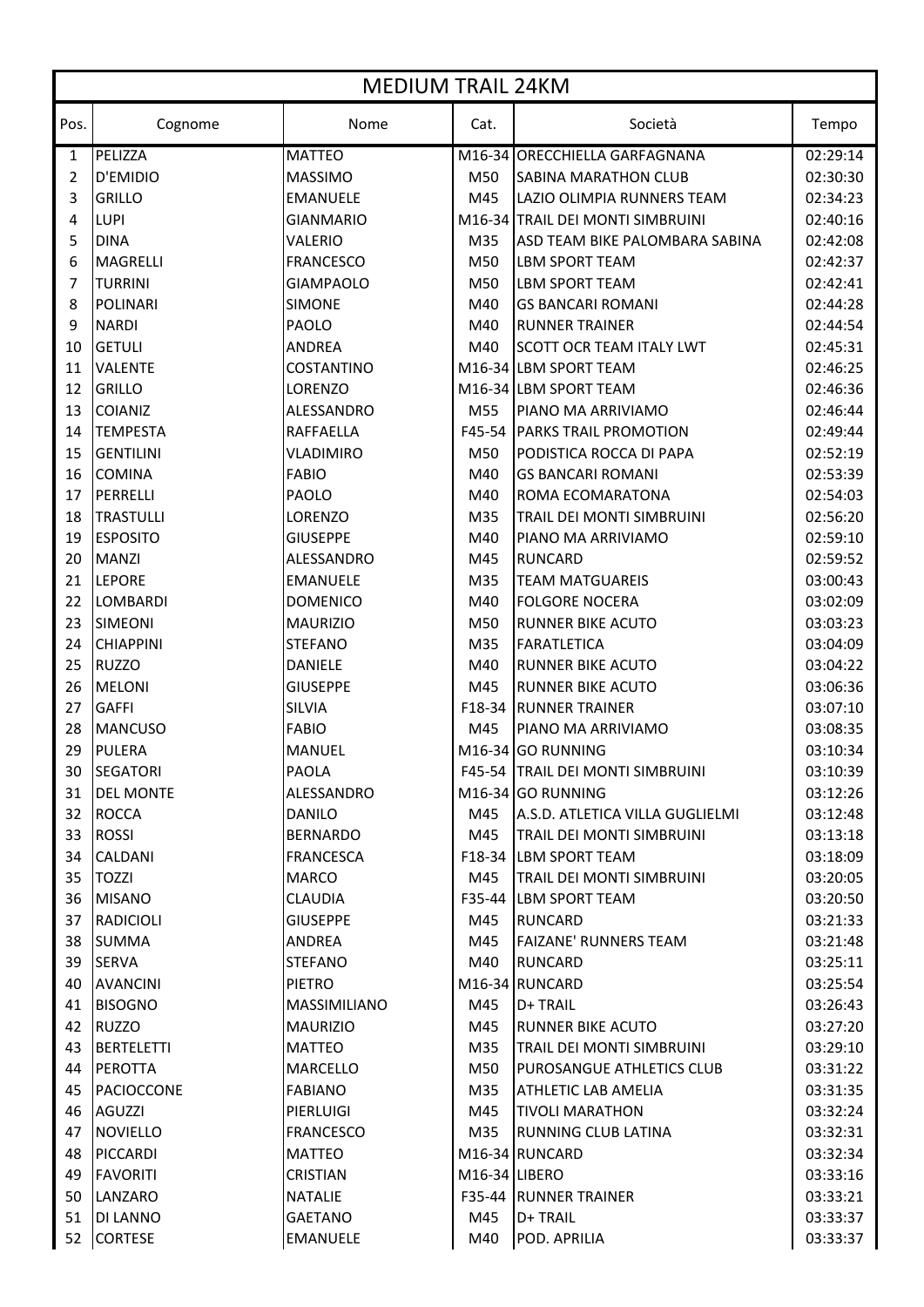| 53      | PIRANI             | <b>MASSIMO</b>           | M55           | <b>CITTA' CASTELLI ROMANI</b>     | 03:34:08 |
|---------|--------------------|--------------------------|---------------|-----------------------------------|----------|
| 54      | <b>TRASTULLI</b>   | <b>MARIANNA</b>          |               | F35-44 TRAIL DEI MONTI SIMBRUINI  | 03:34:20 |
| 55      | <b>BAROCCI</b>     | <b>MAURIZIO</b>          | M55           | RUNCARD                           | 03:34:20 |
| 56      | <b>DI BIAGIO</b>   | <b>DANIELA</b>           |               | F45-54 GO RUNNING                 | 03:35:02 |
| 57      | <b>SCANCELLA</b>   | <b>MAURIZIO</b>          | M50           | POLISPORTIVA I MARSI              | 03:36:55 |
|         |                    |                          |               |                                   |          |
| 58      | <b>BELLUCCI</b>    | <b>GIANLUIGI</b>         | M45           | <b>RUNNER BIKE ACUTO</b>          | 03:37:21 |
| 59      | <b>COSCIOTTI</b>   | LUCA                     | M40           | LBM SPORT TEAM                    | 03:38:10 |
| 60      | <b>CARDARELLO</b>  | <b>LUCA</b>              |               | M16-34 CENTRO FITNESS MONTELLO    | 03:38:12 |
| 61      | <b>TARANTINI</b>   | <b>MARCO</b>             | M60           | PODISTICA SOLIDARIETA'            | 03:39:13 |
| 62      | <b>DELLAVA</b>     | PAOLO                    | M45           | RUNCARD                           | 03:39:32 |
| 63      | <b>DEL CIELLO</b>  | LUCIANO                  | M60           | ROMA ECOMARATONA                  | 03:39:58 |
| 64      | <b>BOCHICCHIO</b>  | <b>GIACOMO FLAVIO</b>    | M50           | LAZIO OUTDOOR ASD                 | 03:40:23 |
| 65      | <b>TRAVAGLINI</b>  | <b>ANTONIO</b>           | M40           | <b>LIBERO</b>                     | 03:41:17 |
| 66      | <b>ALFANI</b>      | <b>ENRICO</b>            | M35           | PODISTICA SOLIDARIETA'            | 03:41:50 |
| 67      | <b>COSTALUNGA</b>  | <b>FABRIZIO</b>          | M55           | ATLETICA TUSCULUM RS 001          | 03:42:11 |
| 68      | <b>MIOZZI</b>      | ANNIBALE                 | M45           | <b>CENTRO FITNESS MONTELLO</b>    | 03:42:36 |
| 69      | <b>ROSSI</b>       | <b>EMANUELE</b>          | M45           | <b>RUNNER BIKE ACUTO</b>          | 03:42:56 |
| 70      | <b>CIAMPINI</b>    | <b>NICOLA</b>            | M50           | IL CRAMPO GRUPPO PODISTICO        | 03:43:44 |
| 71      | <b>DIARA</b>       | <b>GRAZIELLA</b>         |               | F45-54 GO RUNNING                 | 03:43:48 |
| 72      | <b>BRUN</b>        | <b>MARIA BELEN</b>       |               | F35-44 ASD FUNCTIONAL CREW        | 03:49:08 |
| 73      | <b>MICOZZI</b>     | ALESSANDRO               | M50           | <b>GMS SUBIACO</b>                | 03:49:09 |
| 74      | <b>VITABILE</b>    | <b>GUIDO</b>             | M40           | <b>LIBERO</b>                     | 03:49:10 |
| 75      | <b>MAIOLI</b>      | <b>ARIANNA</b>           |               | <b>F18-34 SPORT TEAM TRIGORIA</b> | 03:50:18 |
| 76      | <b>FIORELLI</b>    | <b>GAETANO</b>           | M55           | D+ TRAIL                          | 03:50:34 |
| 77      | <b>COTICELLI</b>   | <b>FABIO</b>             | M45           | RUNNING CLUB LATINA               | 03:52:46 |
| 78      | <b>BRISIGOTTI</b>  | <b>MASSIMO</b>           | M50           | PODISTICA SOLIDARIETA'            | 03:56:58 |
| 79      | <b>PARIS</b>       | ANDREA                   | M35           | <b>LIBERO</b>                     | 03:57:14 |
| 80      | <b>PONZINI</b>     | <b>GIULIA</b>            |               | <b>F35-44 RUNNER TRAINER</b>      | 03:57:15 |
| 81      | <b>PADRONI</b>     | <b>MONICA</b>            |               | F45-54 JAY JAY                    | 03:57:17 |
| 82      | <b>MICUCCI</b>     | <b>DANTE</b>             | M40           | <b>RUNCARD</b>                    | 03:57:32 |
| 83      | <b>DESSY</b>       | <b>FABRIZIO</b>          | M45           | <b>GS BANCARI ROMANI</b>          | 03:57:56 |
| 84      | <b>BAZZONI</b>     | ALESSANDRO               | M40           | <b>RUNCARD</b>                    | 03:59:30 |
| 85      | <b>CEORNEI</b>     | <b>ANA MARIA</b>         |               | F35-44 ATLETICA MONTEFIASCONE     | 03:59:44 |
| 86      | AMICI              | ALESSANDRO               | M40           | <b>ATLETICA PEGASO</b>            | 04:06:15 |
| 87      | <b>CAPODIFERRO</b> | <b>MARIA GRAZIA</b>      |               | F35-44 RUNNING CLUB LATINA        | 04:06:15 |
| 88      | <b>ROSCIOLI</b>    | <b>MAURO</b>             | M50           | <b>RUNNING EVOLUTION COLONNA</b>  | 04:06:41 |
| 89      | <b>MARIANI</b>     | LORENZO                  | M60           | <b>ATLETICA TUSCULUM RS 001</b>   | 04:06:49 |
| 90      | <b>MASSIMIANI</b>  | ANDREA                   | M35           | <b>RUNNER BIKE ACUTO</b>          | 04:07:30 |
| 91      | <b>CAVALAGLI</b>   | <b>CLAUDIO</b>           | M60           | LBM SPORT TEAM                    | 04:07:57 |
| 92      | <b>GENOVESE</b>    | MERI                     |               | F45-54 LBM SPORT TEAM             | 04:07:57 |
| 93      | <b>DE STEFANO</b>  | <b>ILARIA</b>            |               | <b>F35-44 RUNNER TRAINER</b>      | 04:08:37 |
| 94      | PEZZOTTA           | <b>STEFANO</b>           | M50           | <b>GO RUNNING</b>                 | 04:09:15 |
| 95      | <b>CAPETOLA</b>    | ALESSANDRO               | M45           | <b>RUNNER TRAINER</b>             | 04:12:13 |
| 96      | <b>DURANTI</b>     | <b>ERNESTO</b>           | M60           | <b>ATLETICA TIVOLI</b>            | 04:13:56 |
| 97      | SACRAMENTO         | PAOLO                    | M40           | <b>RUNCARD</b>                    | 04:16:17 |
| 98      | MASTROLUCA         | MATTEO                   | M45           | <b>GO RUNNING</b>                 | 04:18:20 |
| 99      | <b>ALTOBELLI</b>   | <b>FILIBERTO</b>         | M45           | TRA LE RIGHE ROMA                 | 04:18:26 |
|         | 100 PALIANI        | <b>GIOVANNI BATTISTA</b> | M16-34 LIBERO |                                   | 04:18:30 |
|         | 101 GRACILI        | <b>PIETRO</b>            | M60           | <b>TRAIL DEI MONTI SIMBRUINI</b>  | 04:18:46 |
|         | 102 FEDERICI       | ANGELO                   | M60           | <b>GMS SUBIACO</b>                | 04:18:46 |
|         | 103 NOVELLI        | <b>MARCO</b>             | M55           | PODISTICA SOLIDARIETA'            | 04:19:08 |
|         | 104 BUONOMINI      | CARLO                    | M55           | <b>TEAM CAMELOT</b>               | 04:19:08 |
|         | 105 GUERRINI       | ALESSANDRO               | M50           | ROMA ECOMARATONA                  | 04:19:12 |
| 106 CAT |                    | <b>GHENADII</b>          | M40           | ROMA ECOMARATONA                  | 04:19:12 |
|         | 107 DE CESARE      | <b>DEBORA</b>            |               | F45-54 CALCATERRA SPORT           | 04:19:17 |
|         | 108 CORTESE        |                          | M55           |                                   | 04:19:21 |
|         |                    | <b>MAURIZIO</b>          |               | RUN AND SMILE                     |          |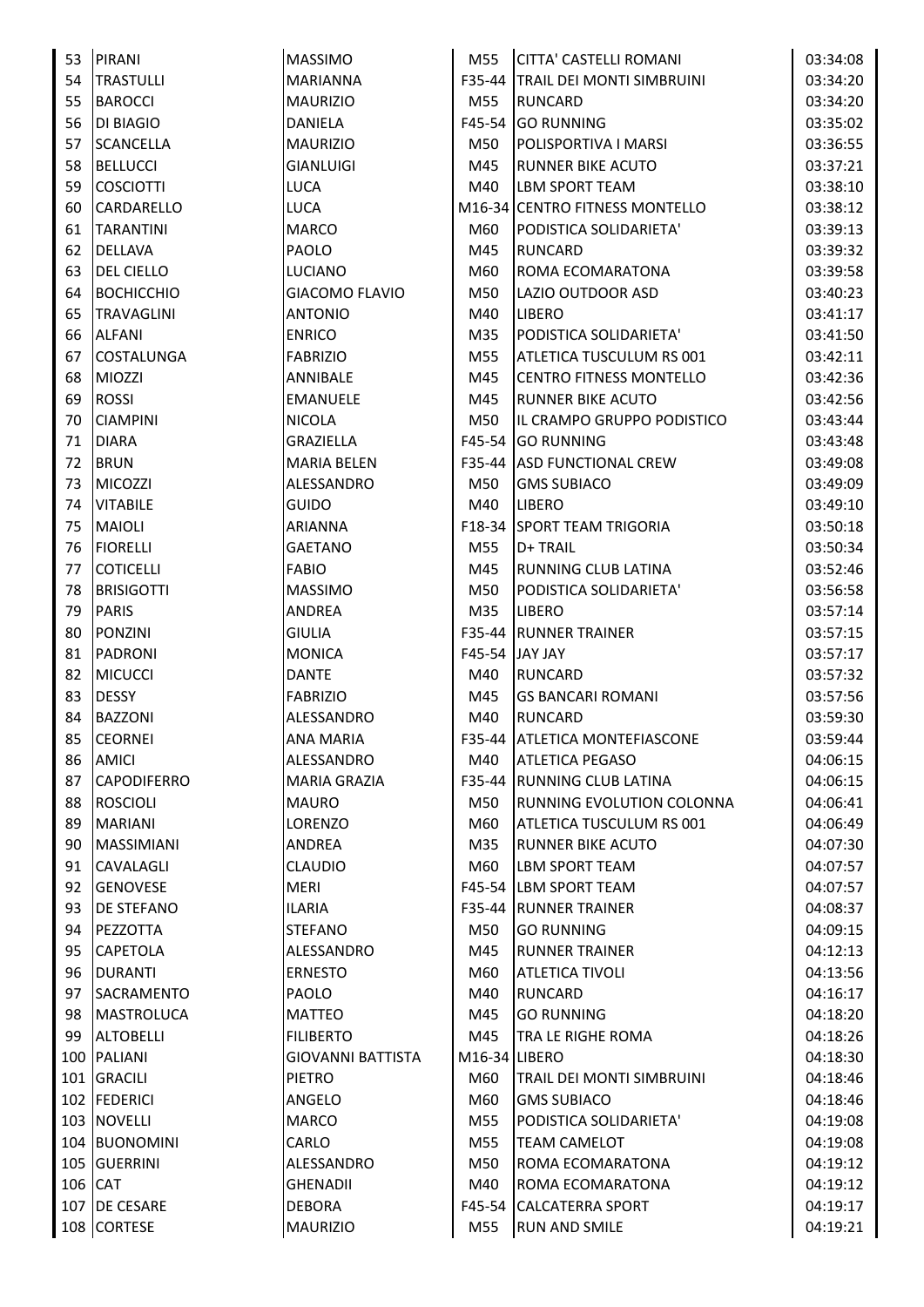|     | 109 PEZZATINI      | <b>CLAUDIA</b>        |         | F45-54 RUN AND SMILE             | 04:19:21 |
|-----|--------------------|-----------------------|---------|----------------------------------|----------|
| 110 | <b>TIMBALA</b>     | MARCELA OLIMPIA       |         | F35-44 LBM SPORT TEAM            | 04:19:23 |
|     | 111 RAFFAELLI      | <b>MARCO</b>          | M50     | <b>PUROSANGUE ATHLETICS CLUB</b> | 04:20:16 |
|     | 112 VALENTINI      | ANGELO                | M50     | <b>RUNCARD</b>                   | 04:21:28 |
|     | 113 COSTICA        | <b>ILIE</b>           | M40     | TRAIL DEI MONTI SIMBRUINI        | 04:21:29 |
|     | 114 COSSIO LA ROSA | PAULO FELIX           | M55     | PIANO MA ARRIVIAMO               | 04:22:42 |
|     | 115 VENTURINI      | <b>GIULIO</b>         |         | M16-34 LAZIO ATLETICA LEGGERA    | 04:24:09 |
|     | 116 VINCENTI       | <b>SILVIA</b>         |         | F45-54 MSD RUNNING TEAM          | 04:30:34 |
|     | 117 SCOTTI         | <b>FABIO</b>          | M45     | <b>RUNCARD</b>                   | 04:30:39 |
|     | 118 SANTORO        | MASSIMILIANO          | M50     | <b>LIBERO</b>                    | 04:32:03 |
|     | 119 BACCINI        | MASSIMILIANO          | M50     | <b>RUNCARD</b>                   | 04:32:03 |
|     | 120 ARGENTINO      | <b>MATTIA</b>         | M40     | <b>JAY JAY</b>                   | 04:34:19 |
|     | 121 BIANCHINI      | <b>EUGENIA</b>        | F45-54  | <b>IPIANO MA ARRIVIAMO</b>       | 04:35:56 |
|     | 122 GANDINI        | <b>RICCARDO</b>       | M50     | PODISTICA SOLIDARIETA'           | 04:41:24 |
|     | 123 GANDINI        | <b>FABRIZIO</b>       | M55     | PODISTICA SOLIDARIETA'           | 04:42:00 |
|     | 124 BENCIVENNI     | <b>MARCO</b>          | M40     | <b>LIBERO</b>                    | 04:42:48 |
|     | 125 CARTURAN       | <b>GIULIANO</b>       | M40     | RUNNING CLUB LATINA              | 04:44:46 |
|     | 126 PAPAGNA        | <b>ROBERTO</b>        | M45     | <b>ITALIA SPORT RUNNING</b>      | 04:46:12 |
|     | 127 KUHNEN         | <b>DOROTHEA EDITH</b> | $F55 +$ | IL CRAMPO GRUPPO PODISTICO       | 04:49:27 |
|     | 128 MARIANI        | <b>GIANNI</b>         | M60     | <b>GIOVANNI SCAVO VELLETRI</b>   | 04:50:13 |
|     | 129 CIAFREI        | ENZO                  | M60     | <b>GIOVANNI SCAVO VELLETRI</b>   | 04:50:13 |
|     | 130 DI VITO        | <b>EMANUELA</b>       | F45-54  | <b>GO RUNNING</b>                | 04:51:07 |
|     | 131 BIZZARRI       | <b>GIUSEPPE</b>       | M60     | PUROSANGUE ATHLETICS CLUB        | 04:57:07 |
|     | 132 TOSCANI        | DANIELE               | M35     | <b>GO RUNNING</b>                | 04:58:18 |
|     | 133 CIAFFI         | <b>CHIARA</b>         | F45-54  | <b>ATLETICOM</b>                 | 05:04:31 |
|     | 134 ERMO           | <b>DIEGO</b>          | M40     | <b>SPORT TEAM TRIGORIA</b>       | 05:11:03 |
|     | 135 OLIVA          | <b>GABRIELE</b>       | M35     | PIANO MA ARRIVIAMO               | 05:23:11 |
|     | 136 COSIMI         | LUCA                  |         | M16-34 TRAIL DEI MONTI SIMBRUINI | 05:29:57 |
| 137 | BELLIA             | <b>SILVIA</b>         |         | F35-44   POLISPORTIVA I MARSI    | 05:46:20 |
|     | 138 PLACI          | LUIGI                 | M35     | <b>GO RUNNING</b>                | 05:49:46 |
|     | 139 D'AVELLO       | LOLA                  |         | F35-44   X-SOLID SPORT LAB       | 05:59:55 |
| 140 | <b>BAGNANI</b>     | <b>JONATHAN</b>       | M50     | TRAIL DEI MONTI SIMBRUINI        | 06:00:39 |
|     | 141 SEGATORI       | ANDREA                | M50     | TRAIL DEI MONTI SIMBRUINI        | 06:00:41 |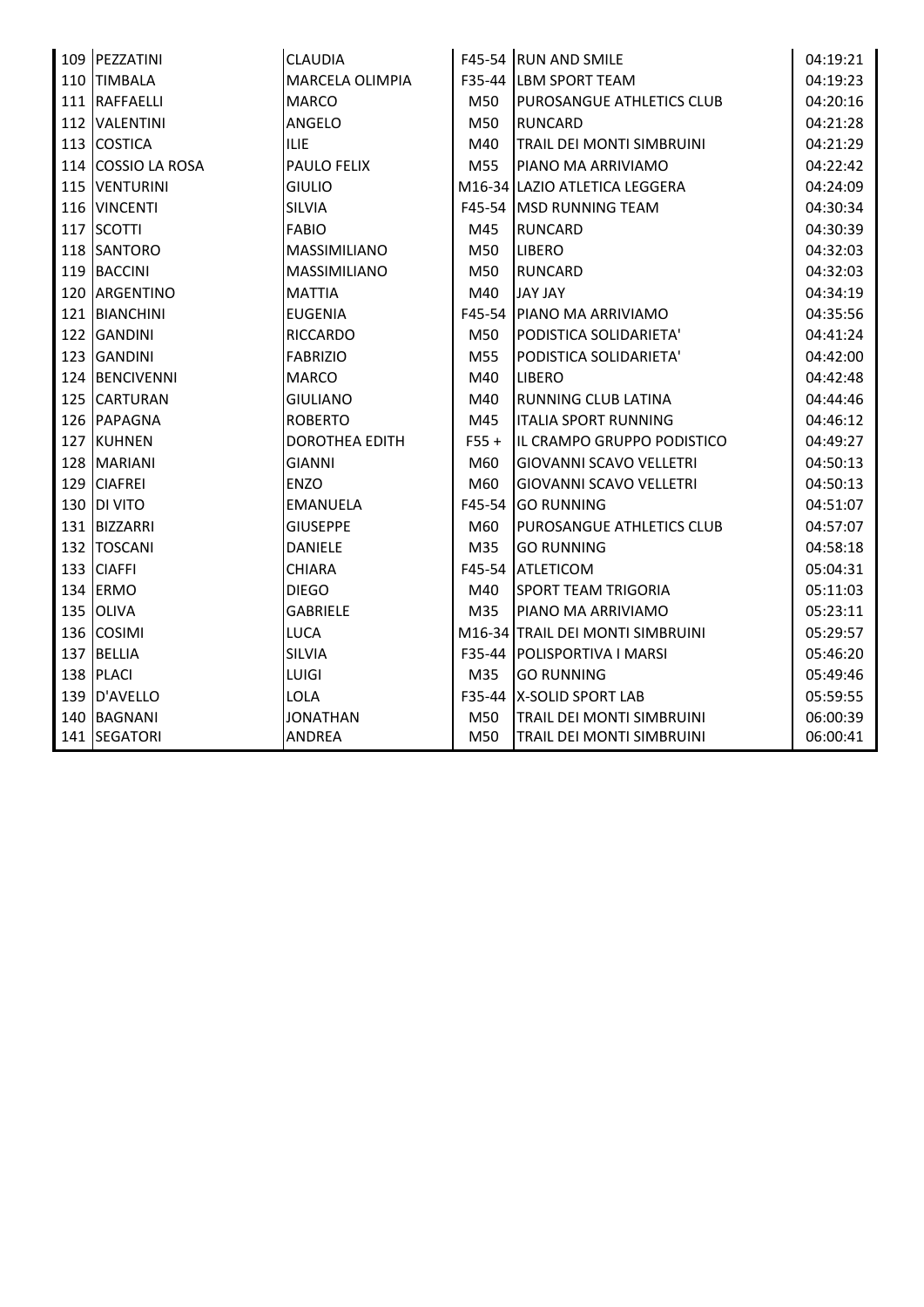|      | <b>FAST TRAIL 12KM</b> |                       |                            |                                        |          |  |
|------|------------------------|-----------------------|----------------------------|----------------------------------------|----------|--|
| Pos. | Cognome                | Nome                  | Cat.                       | Società                                | Tempo    |  |
| 1    | <b>MINORI</b>          | <b>MATTIA</b>         |                            | M16-34 GO RUNNING                      | 01:04:01 |  |
| 2    | <b>CRAFA</b>           | <b>ALESSIO</b>        |                            | M16-34 AVIS ASCOLI MARATHON            | 01:04:55 |  |
| 3    | <b>VANNOLI</b>         | <b>FABRIZIO</b>       |                            | M16-34 TRAIL DEI MONTI SIMBRUINI       | 01:08:00 |  |
| 4    | PAGLIARETTI            | <b>ROBERTO</b>        | M35                        | <b>TIBURTINA RUNNING ROMA</b>          | 01:09:16 |  |
| 5    | <b>PATUSSO</b>         | SILVANO               |                            | M16-34 RUNCARD                         | 01:12:02 |  |
| 6    | <b>ACQUI</b>           | <b>ANDREA</b>         |                            | M16-34 WINTER SPORT CLUB               | 01:12:43 |  |
| 7    | <b>DE SANTIS</b>       | <b>GIUSEPPE</b>       | M40                        | <b>GMS SUBIACO</b>                     | 01:12:51 |  |
| 8    | <b>TOZZI</b>           | <b>TOMMASO</b>        | M40                        | <b>WINTER SPORT CLUB</b>               | 01:13:05 |  |
| 9    | <b>COSTANTINI</b>      | <b>GIULIO</b>         | M50                        | <b>FREE RUNNERS</b>                    | 01:15:13 |  |
| 10   | <b>MANCINI</b>         | <b>MARCO</b>          | M55                        | <b>GMS SUBIACO</b>                     | 01:15:48 |  |
| 11   | <b>LUCIANI</b>         | <b>FLAVIO</b>         |                            | M16-34 ATL. ROCCA PRIORA               | 01:16:35 |  |
| 12   | <b>TRAMENTOZZI</b>     | <b>CLAUDIO</b>        | M40                        | D+ TRAIL                               | 01:17:03 |  |
| 13   | <b>MARIN</b>           | SEBASTIAN MIHAI       | M40                        | <b>PODISTICA VEIO</b>                  | 01:18:50 |  |
| 14   | <b>FRASCA</b>          | <b>LEANDRO</b>        | M60                        | POL. CIOCIARA A FAVA                   | 01:19:20 |  |
| 15   | PALADINI DE MENDOZA    | <b>FRANCESCO</b>      | M35                        | PIANO MA ARRIVIAMO                     | 01:19:59 |  |
| 16   | <b>BRACHETTA</b>       | <b>LEONARDO MARIA</b> | M50                        | PODISTICA SOLIDARIETA'                 | 01:20:44 |  |
| 17   | <b>BAGNANI</b>         | <b>ANDREA</b>         | M16-34 LIBERO              |                                        | 01:21:07 |  |
| 18   | <b>RAPONI</b>          | VALENTINA             |                            | F35-44 TIBURTINA RUNNING ROMA          | 01:21:22 |  |
| 19   | <b>ROMANELLO</b>       | <b>MATTEO</b>         |                            | M16-34 TRE CASALI                      | 01:21:39 |  |
| 20   | <b>GRASSI</b>          | <b>MAURO FERNANDO</b> |                            | M16-34 SPORT TEAM TRIGORIA             | 01:21:39 |  |
| 21   | <b>SALVATORE</b>       | <b>CLAUDIA</b>        |                            | <b>F35-44 RUNNER TRAINER</b>           | 01:21:45 |  |
| 22   | <b>LUPI</b>            | <b>VITTORIO</b>       | M60                        | <b>GMS SUBIACO</b>                     | 01:22:37 |  |
| 23   | <b>SCARAMELLA</b>      | <b>GIULIANO</b>       | M60                        | <b>GO RUNNING</b>                      | 01:23:27 |  |
| 24   | <b>SALVATI</b>         | ANGELO                | M55                        | <b>ORO FANTASY</b>                     | 01:24:31 |  |
| 25   | <b>PIETROLUNGO</b>     | <b>FRANCESCA</b>      | F18-34                     | FARATLETICA                            | 01:24:35 |  |
| 26   | <b>ALFONZI</b>         | <b>FABRIZIO</b>       | M45                        | <b>ATLETICA MONTE MARIO</b>            | 01:25:14 |  |
| 27   | <b>MORETTI</b>         | <b>DANIELE</b>        | M45                        | <b>GYM CENTER SPORTING CLUB</b>        | 01:25:15 |  |
| 28   | <b>BENELLI</b>         | <b>FABRIZIO</b>       | M40                        | <b>FARATLETICA</b>                     | 01:25:27 |  |
| 29   | <b>DE ROSE</b>         | <b>MATTEO</b>         | M45                        | <b>LBM SPORT TEAM</b>                  | 01:25:31 |  |
| 30   | <b>LOLLOBRIGIDA</b>    | PIO                   | M60                        | <b>GMS SUBIACO</b>                     | 01:25:41 |  |
| 31   | ERAMO                  | <b>ROBERTO</b>        | M50                        | <b>PUROSANGUE ATHLETICS CLUB</b>       | 01:26:42 |  |
| 32   | MARINI                 | <b>MAURO</b>          | M35                        | RUNCARD                                | 01:27:06 |  |
| 33   | <b>TROMBETTA</b>       | <b>EDOARDO</b>        | M35                        | <b>GRUPPO SCIATORI SUBIACO</b>         | 01:27:13 |  |
| 34   | <b>DI RIENZO</b>       | <b>LUCIA</b>          |                            | F35-44 MOLON LABE                      | 01:27:17 |  |
| 35   | <b>FIORE</b>           | CARLO                 | M60                        | <b>ROMATLETICA</b>                     | 01:27:39 |  |
| 36   | <b>SEMPRINI</b>        | <b>ROBERTO</b>        | M55                        | <b>GMS SUBIACO</b>                     | 01:27:59 |  |
| 37   | <b>SEVERINI</b>        | DANIELE               | M45                        | D+ TRAIL                               | 01:27:59 |  |
| 38   | D'ALESSANDRA           | <b>ANDREA ANGELO</b>  | M50                        | <b>IPIANO MA ARRIVIAMO</b>             | 01:28:55 |  |
| 39   | <b>WOLF</b>            | <b>STEFFI KORDULA</b> |                            | <b>F45-54   PODISTICA SOLIDARIETA'</b> | 01:29:12 |  |
| 40   | <b>VENTURINI</b>       | <b>GIANLUCA</b>       | M45                        | <b>RUNCARD</b>                         | 01:29:36 |  |
| 41   | <b>ONORI</b>           | <b>CRISTIANO</b>      |                            | M16-34 GMS SUBIACO                     | 01:29:50 |  |
| 42   | <b>CALENNE</b>         | ANNA                  |                            | F45-54 ATL. COLLEFERRO SEGNI           | 01:29:53 |  |
| 43   | <b>CHECCHI</b>         | <b>SIMONE</b>         |                            | <b>F45-54 WINTER SPORT CLUB</b>        | 01:31:04 |  |
| 44   | <b>REALI</b>           | <b>CAMILLA</b>        |                            | F35-44 CITTA' CASTELLI ROMANI          | 01:32:14 |  |
| 45   | <b>MOZZETTA</b>        | <b>CLAUDIO</b>        | M45                        | <b>PODISTICA SOLIDARIETA'</b>          | 01:32:17 |  |
| 46   | <b>TRODINI</b>         | <b>MARCO</b>          | M50                        | ILAZIO ATLETICA LEGGERA                | 01:32:47 |  |
| 47   | <b>ACUNZO</b>          | PASQUALE              | M55                        | IATLETICA MONTE MARIO                  | 01:32:54 |  |
| 48   | <b>MAZZEI</b>          | <b>GIANLUCA</b>       | M50                        | <b>RUNALL2GETHER</b>                   | 01:34:00 |  |
| 49   | <b>RENZETTI</b>        | <b>PIERGIORGIO</b>    | M <sub>16</sub> -34 LIBERO |                                        | 01:34:20 |  |
| 50   | <b>FIORELLI</b>        | ANDREA                |                            | $M16-34$ D+ TRAIL                      | 01:34:57 |  |
| 51   | <b>RANIERI</b>         | <b>DANILO</b>         | M40                        | PODISTREET                             | 01:35:08 |  |
| 52   | <b>ESPOSITO</b>        | <b>GENNARO</b>        | M45                        | <b>RUNCARD</b>                         | 01:35:23 |  |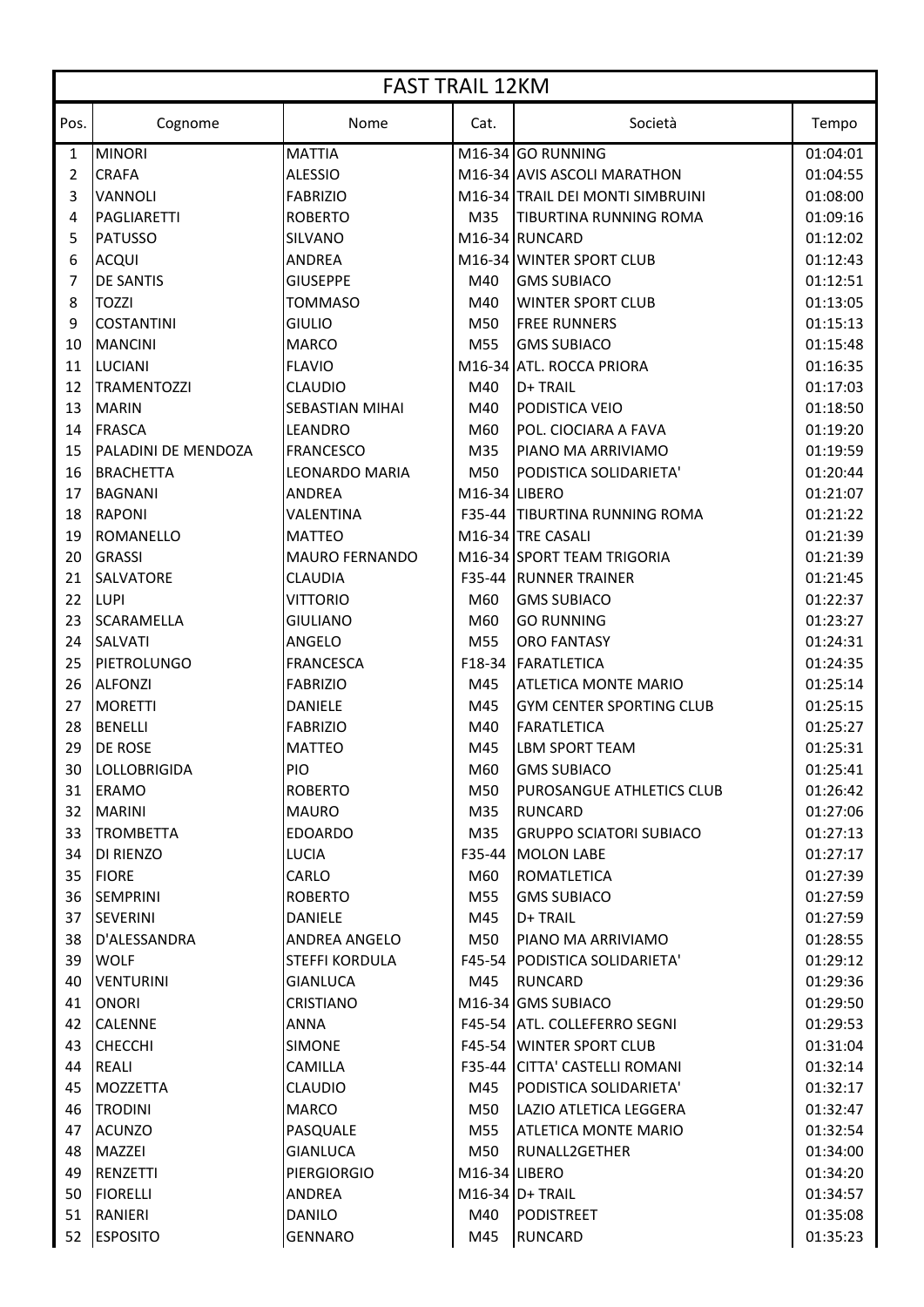| 53       | <b>REGGIDORI</b>    | <b>FANY</b>         |                            | F18-34 SPORT EVENTS CORTONA DILETTA | 01:35:28 |
|----------|---------------------|---------------------|----------------------------|-------------------------------------|----------|
| 54       | <b>BILLI</b>        | ALESSANDRO          | M45                        | <b>LIBERO</b>                       | 01:35:40 |
| 55       | <b>MARTUCCI</b>     | PAOLO               | M60                        | <b>RUNNER BIKE ACUTO</b>            | 01:35:45 |
| 56       | <b>TAMBURRINI</b>   | BARBARA             |                            | <b>F45-54 SPORT TEAM TRIGORIA</b>   | 01:35:53 |
| 57       | LAUREANO            | <b>LEON EDER</b>    | M55                        | <b>RUN AND SMILE</b>                | 01:36:00 |
| 58       | SARGENTINI          | <b>FABRIZIO</b>     | M45                        | <b>LBM SPORT TEAM</b>               | 01:36:25 |
| 59       | <b>SCIALANCA</b>    | SONIA               |                            | <b>F35-44 RUNNER TRAINER</b>        | 01:36:28 |
| 60       | <b>BONANNI</b>      | <b>MASSIMO</b>      | M55                        | <b>SPORT TEAM TRIGORIA</b>          | 01:36:37 |
| 61       | <b>MARCHESE</b>     | <b>MATTIA</b>       |                            | M16-34 GYM CENTER SPORTING CLUB     | 01:36:58 |
| 62       | <b>CIULLO</b>       | VALERIO             | M60                        | <b>TIBUR ECOTRAIL</b>               | 01:36:59 |
| 63       | <b>RONDINELLI</b>   | ALESSANDRO          | M45                        | RUNCARD                             | 01:37:01 |
| 64       | <b>FUSARI</b>       | PAOLO               | M40                        | <b>LBM SPORT TEAM</b>               | 01:37:08 |
| 65       | <b>DI GIULIO</b>    | <b>GIUSEPPE</b>     | M55                        | <b>CAT SPORT ROMA</b>               | 01:37:18 |
| 66       | <b>CANNUCCIA</b>    | <b>MARIA TERESA</b> |                            | F45-54   ROMA ECOMARATONA           | 01:37:28 |
| 67       | <b>AMBROSINI</b>    | SIMONA              |                            | <b>F45-54 PARKS TRAIL PROMOTION</b> | 01:37:39 |
| 68       | <b>MUSCO</b>        | <b>LUIGI</b>        | M40                        | <b>RUNCARD</b>                      | 01:37:42 |
|          |                     | <b>MARGHERITA</b>   |                            | F35-44 AMALFI COAST SPORT           |          |
| 69<br>70 | <b>PASTORE</b>      |                     |                            |                                     | 01:37:49 |
|          | <b>MOLLO</b>        | <b>MARIANNA</b>     |                            | F45-54 RUNNERS CIAMPINO             | 01:38:06 |
| 71       | <b>SCORPIO</b>      | <b>GIUSEPPINO</b>   | M55                        | <b>GMS SUBIACO</b>                  | 01:38:06 |
| 72       | <b>MELONI</b>       | <b>ARIANNA</b>      |                            | F35-44 NATURA LIBERA TUTTI          | 01:38:27 |
| 73       | SILVIOLI            | DANIELE             | M60                        | <b>LBM SPORT TEAM</b>               | 01:38:42 |
| 74       | <b>RIZZONI</b>      | <b>MIMOSA</b>       |                            | F18-34   FARATLETICA                | 01:38:50 |
| 75       | <b>LONGO</b>        | ERMENEGILDO         | M55                        | <b>RUNNER BIKE ACUTO</b>            | 01:38:57 |
| 76       | <b>IANNOZZI</b>     | <b>FEDERICA</b>     | F18-34   LIBERO            |                                     | 01:39:17 |
| 77       | <b>SCARABATTOLI</b> | <b>MASSIMO</b>      | M45                        | <b>RUNNER TRAINER</b>               | 01:39:17 |
| 78       | <b>MARCHI</b>       | <b>PIERGIORGIO</b>  | M40                        | <b>LIBERO</b>                       | 01:40:32 |
| 79       | <b>PITOLLI</b>      | <b>CLAUDIO</b>      | M60                        | <b>RUNNING EVOLUTION COLONNA</b>    | 01:40:38 |
| 80       | MOTOROI             | <b>ALINA</b>        |                            | F45-54 LBM SPORT TEAM               | 01:40:50 |
| 81       | PIZZELLI            | <b>MARTINO</b>      | M16-34 LIBERO              |                                     | 01:41:32 |
| 82       | <b>POGGIANI</b>     | <b>LUIGI</b>        | M45                        | <b>GO RUNNING</b>                   | 01:41:46 |
| 83       | <b>CARRAI</b>       | <b>GIORGIO</b>      | M45                        | <b>LIBERO</b>                       | 01:41:49 |
| 84       | <b>QUATTRINI</b>    | <b>RENATO</b>       | M40                        | <b>LIBERO</b>                       | 01:41:50 |
|          | 85 VALLE            | <b>EMANUELA</b>     |                            | F35-44 RUNNER TRAINER               | 01:42:56 |
| 86       | <b>CRISTOFER</b>    | <b>MICHNO</b>       | M55                        | <b>ILIBERO</b>                      | 01:42:57 |
| 87       | <b>LUCIFORA</b>     | <b>STELLA</b>       |                            | F35-44 LAZIO OUTDOOR ASD            | 01:43:19 |
| 88       | <b>LICCIARDI</b>    | <b>MICAELA</b>      |                            | F18-34   PIANO MA ARRIVIAMO         | 01:44:09 |
| 89       | PERRET              | <b>ANDREA</b>       | M35                        | <b>GS BANCARI ROMANI</b>            | 01:44:09 |
| 90       | LOVISCO             | SANDRA              |                            | F45-54 LAZIO OUTDOOR ASD            | 01:45:17 |
| 91       | <b>IACOBONE</b>     | <b>GIUSEPPE</b>     | M45                        | <b>LBM SPORT TEAM</b>               | 01:45:18 |
| 92       | <b>POGGI</b>        | LORENZO             | M <sub>16</sub> -34 LIBERO |                                     | 01:45:54 |
| 93       | <b>ROMANO</b>       | CAROLINA            |                            | <b>F35-44 SPORT TEAM TRIGORIA</b>   | 01:46:08 |
| 94       | <b>RAPARELLI</b>    | <b>FABRIZIO</b>     | M40                        | <b>RUNNER TRAINER</b>               | 01:46:34 |
| 95       | <b>GINARDI</b>      | STEFANO             | M55                        | <b>RUNCARD</b>                      | 01:46:38 |
| 96       | <b>CARDONI</b>      | <b>FABIO</b>        | M16-34 LIBERO              |                                     | 01:46:42 |
| 97       | <b>ADDATI</b>       | MASSIMILIANO        | M60                        | <b>SPORT TEAM TRIGORIA</b>          | 01:46:43 |
| 98       | <b>BRUNORO</b>      | GIANLUCA            | M50                        | <b>PODISTICA POMEZIA</b>            | 01:46:56 |
| 99       | ORLANDI             | <b>CRISTIAN</b>     | M45                        | <b>GMS SUBIACO</b>                  | 01:47:22 |
|          | 100 CURATOLO        | <b>GIUSEPPE</b>     | M60                        | <b>ATLETICA PEGASO</b>              | 01:47:54 |
|          | 101 ZINFOLINO       | <b>MICHELA</b>      |                            | F45-54   D+ TRAIL                   | 01:48:07 |
|          | 102 LE FOCHE        | <b>FRANCO</b>       |                            | M16-34 RUNCARD                      | 01:48:28 |
|          | 103 CIULLO          | ILARIA              |                            | <b>F18-34 RUNNER TRAINER</b>        | 01:48:29 |
|          | 104   LIBERATORI    | VALERIO             | M45                        | <b>VILLA DE SANCTIS</b>             | 01:48:51 |
|          | 105 PETTINELLI      | <b>CRISTIANO</b>    | M45                        | <b>PIANO MA ARRIVIAMO</b>           | 01:49:11 |
|          | 106 ROVELLI         | <b>FRANCESCA</b>    |                            | F45-54 GO RUNNING                   | 01:49:33 |
|          | 107 BEVACQUA        | <b>NOEMI</b>        |                            | <b>F18-34 RUNNER TRAINER</b>        | 01:49:35 |
|          | 108 D'ALESSIO       | <b>ALEXIO</b>       | M45                        | PODISTICA SOLIDARIETA'              | 01:49:40 |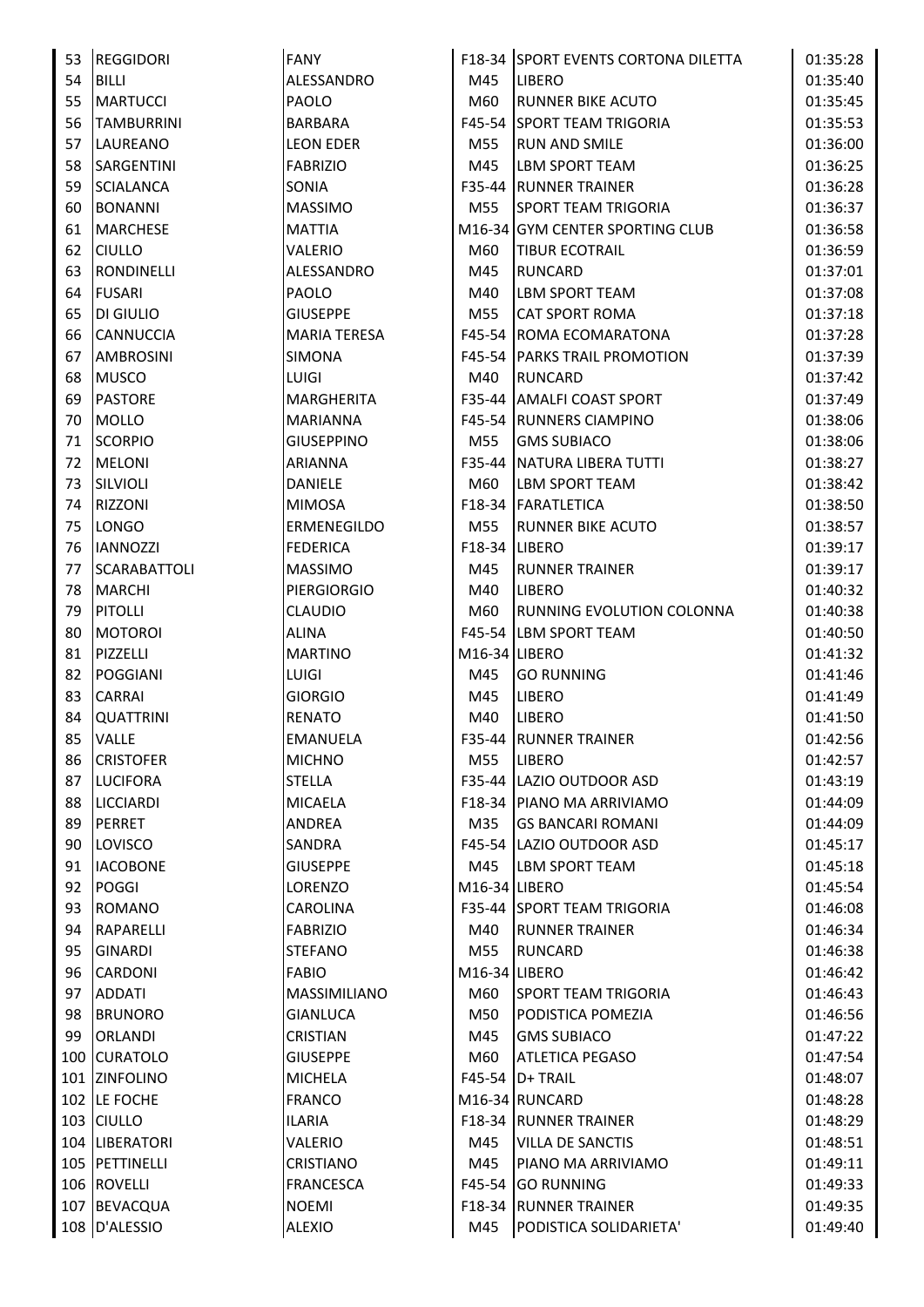| 109 ALFONZI       | <b>MARCO</b>                     | M40                        | <b>ATLETICA MONTE MARIO</b>            | 01:50:11             |
|-------------------|----------------------------------|----------------------------|----------------------------------------|----------------------|
| <b>110 LUCA'</b>  | <b>DANILO</b>                    | M50                        | <b>ATLETICA MONTE MARIO</b>            | 01:50:11             |
| 111 MACINATI      | <b>VALENTINO</b>                 | M60                        | <b>SPORT TEAM TRIGORIA</b>             | 01:50:28             |
| 112 TRUSIANI      | <b>GIAMPIERO</b>                 | M45                        | ATL. PALOMBARA                         | 01:50:45             |
| 113 VOLPINI       | <b>FABRIZIO</b>                  |                            | M16-34 RUNCARD                         | 01:50:45             |
| 114 TASSA         | <b>SONIA</b>                     |                            | F55 + SPORT TEAM TRIGORIA              | 01:51:05             |
| 115 PARISI        | <b>GIANLUCA</b>                  |                            | M16-34 SPORT TEAM TRIGORIA             | 01:52:54             |
| 116 LO SCHIAVO    | <b>MAURIZIO</b>                  | M45                        | <b>ATLETICA PEGASO</b>                 | 01:52:55             |
| 117 CREDENTINO    | <b>STEFANO</b>                   | M50                        | LBM SPORT TEAM                         | 01:53:32             |
| 118 BRUNETTI      | <b>MASSIMILIANO</b>              | M55                        | <b>SPORT TEAM TRIGORIA</b>             | 01:53:54             |
| 119 LEPORE        | <b>MONICA</b>                    | $F35-44$                   | <b>RUNCARD</b>                         | 01:54:00             |
| 120 GENTILE       | <b>MASSIMO</b>                   | M50                        | PODISTICA SOLIDARIETA'                 | 01:54:00             |
| 121 ANNESSA       | ALESSANDRO                       | M50                        | <b>RUNNER TRAINER</b>                  | 01:54:18             |
| 122 CUCCIARI      | <b>SILVIA</b>                    |                            | <b>F45-54 RUNNER TRAINER</b>           | 01:54:18             |
| 123 CIARLA        | <b>ELIGIO</b>                    | M60                        | GIOVANNI SCAVO VELLETRI                | 01:55:57             |
| 124   MANCIOCCHI  | <b>GIANFRANCO</b>                | M55                        | <b>RUNCARD</b>                         | 01:56:23             |
| 125 CAVICCHIA     | <b>FABIO</b>                     | M50                        | D+ TRAIL                               | 01:56:47             |
| 126 MELLOZZI      | <b>SIMONA</b>                    |                            | F45-54 LBM SPORT TEAM                  | 01:56:48             |
| 127 BIZZARRI      | <b>GIORGIO</b>                   | M35                        | <b>SS LAZIO ATLETICA</b>               | 01:56:53             |
| 128 PEPERONI      | <b>MATTEO</b>                    | M <sub>16</sub> -34 LIBERO |                                        | 01:56:53             |
| 129 DE ZULIANI    | ALESSANDRO                       | M50                        | PIANO MA ARRIVIAMO                     | 01:57:41             |
| 130 RONDONI       | <b>GIOVANNA</b>                  |                            | F45-54 NATURA LIBERA TUTTI             | 01:57:44             |
| 131 SUMMA         | <b>ILARIA</b>                    |                            | F35-44   D+ TRAIL                      | 01:58:41             |
| 132 PETTI         | ARIANNA                          | $F55 +$                    | <b>SPORT TEAM TRIGORIA</b>             | 02:00:10             |
| 133 SCHIRMO       |                                  |                            |                                        |                      |
| 134 DE JONG       | <b>RICCARDO</b><br><b>ANNIEK</b> | M35<br>$F55 +$             | <b>LIBERO</b><br><b>LBM SPORT TEAM</b> | 02:00:37<br>02:02:13 |
|                   |                                  |                            |                                        |                      |
| 135 BALZANO       | <b>MARIA LAURA</b>               | $F55 +$                    | <b>LBM SPORT TEAM</b>                  | 02:02:15             |
| 136 DODARO        | <b>FRANCESCO</b>                 | M60                        | LBM SPORT TEAM                         | 02:02:17             |
| 137 CAPALBO       | <b>ANDREA</b>                    | M40                        | LIBERO                                 | 02:02:19             |
| 138 ROSSI         | <b>ANTONINO</b>                  | M50                        | <b>GO RUNNING</b>                      | 02:02:36             |
| 139 DIANA         | <b>GIANCARLO</b>                 | M60                        | <b>GO RUNNING</b>                      | 02:02:37             |
| 140 IANNILLI      | <b>GIANCARLO</b>                 | M55                        | SEMPREDICORSA TEAM                     | 02:05:52             |
| 141 LAURIA        | <b>MARIELLA</b>                  |                            | F55 + SPORT TEAM TRIGORIA              | 02:07:29             |
| 142 FOLLO         | <b>FILOMENA</b>                  | $F55+$                     | <b>LBM SPORT TEAM</b>                  | 02:07:31             |
| 143 MORELLI       | <b>STEFANO</b>                   | M55                        | LAZIO ATLETICA LEGGERA                 | 02:07:32             |
| 144 ORLANDI       | <b>VALERIO</b>                   | M35                        | <b>LIBERO</b>                          | 02:07:54             |
| 145 ROCCHI        | <b>GIORGIA</b>                   | F35-44                     | LBM SPORT TEAM                         | 02:07:57             |
| 146 BROCANELLI    | <b>FRANCESCO</b>                 | M40                        | <b>LBM SPORT TEAM</b>                  | 02:07:57             |
| 147 PANZETTA      | <b>GIANLUCA</b>                  | M50                        | <b>RUN AND SMILE</b>                   | 02:09:35             |
| 148 SERAFINI      | <b>MARIELLA</b>                  | $F55 +$                    | <b>LIBERO</b>                          | 02:09:58             |
| 149 BASSETTI      | <b>BENEDETTO</b>                 | M60                        | LIBERO                                 | 02:10:00             |
| 150 SALADINI      | <b>VALERIO</b>                   | M40                        | <b>LIBERO</b>                          | 02:10:04             |
| 151 CENTOFANTE    | <b>FABRIZIO</b>                  | M45                        | PIANO MA ARRIVIAMO                     | 02:10:07             |
| 152 MATTIACCI     | <b>MASSIMILIANO</b>              | M50                        | PIANO MA ARRIVIAMO                     | 02:10:08             |
| 153 DAVOLOS       | <b>FABIO</b>                     | M50                        | <b>LBM SPORT TEAM</b>                  | 02:11:22             |
| 154 SANTIPROSPERI | <b>MIRKO</b>                     | M40                        | <b>LIBERO</b>                          | 02:11:51             |
| 155 GALLI         | <b>MARINA</b>                    | $F55 +$                    | <b>SPORT TEAM TRIGORIA</b>             | 02:14:00             |
| 156   TORCELLINI  | <b>GIORGIA</b>                   |                            | F18-34 RUNCARD                         | 02:14:39             |
| 157 SEGATORI      | <b>FRANCESCO</b>                 | M40                        | <b>TRAIL DEI MONTI SIMBRUINI</b>       | 02:15:47             |
| 158 MIGLIORE      | KIM MEE YUNG MARIA               |                            | F45-54 SPORT TEAM TRIGORIA             | 02:16:52             |
| 159 MARROCCO      | <b>ILEANA</b>                    | $F35-44$                   | D+ TRAIL                               | 02:18:07             |
| 160 PORZIA        | <b>ROBERTO</b>                   | M60                        | <b>TIMOROSI ASTENERSI</b>              | 02:18:31             |
| 161 ELIA          | <b>PAOLA</b>                     | $F55 +$                    | <b>LIBERO</b>                          | 02:18:50             |
| 162 CARDARELLI    | VALERIA                          | $F35-44$                   | <b>ATLETICA PEGASO</b>                 | 02:18:50             |
| 163 MINNUCCI      | <b>MARCO</b>                     | M60                        | <b>ATLETICA PEGASO</b>                 | 02:20:32             |
| 164 FINIZII       | <b>ROBERTA</b>                   | $F55+$                     | <b>ATLETICA PEGASO</b>                 | 02:20:32             |